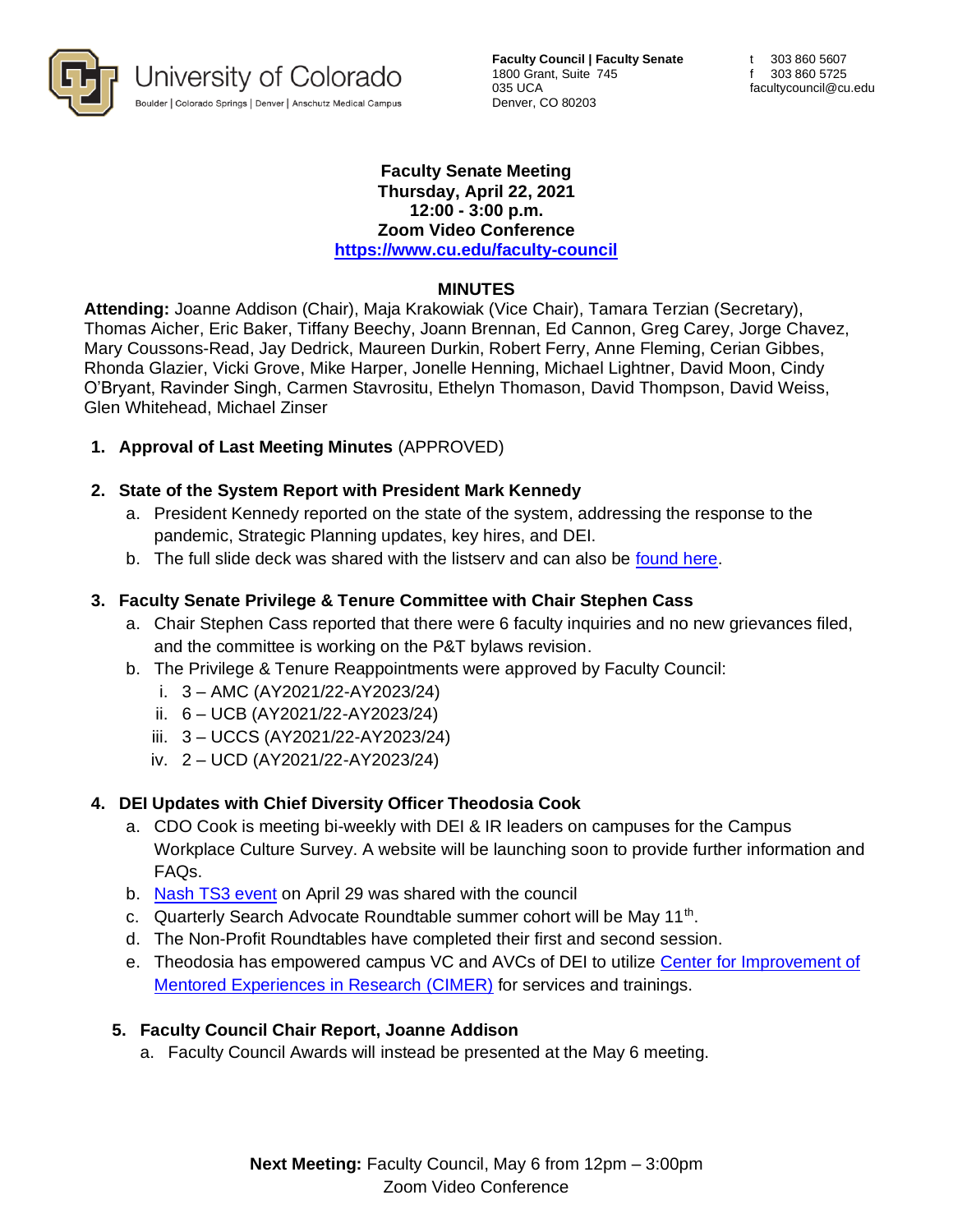b. The Committee for the Revision of the Faculty Council Bylaws will be meeting this summer with faculty representation from each campus. [The webpage](https://www.cu.edu/faculty-council/committees/committee-revision-faculty-council-bylaws) is similar to the Regent Bylaws where revisions and approvals are published and there's a webform to submit feedback.

# **6. Campus Faculty Assembly Updates**

- a. Anschutz Cindy O'Bryant, Chair
	- i. Anschutz is hosting vaccine clinics with the Tri-County Health Department. The Chancellor is reviewing finalized analysis for the strategic plan which will resume in June. Anschutz FA will hold officer elections soon and are currently reviewing AMC representatives for vacant seats on Faculty Council and committees.
- b. Boulder Robert Ferry, Chair
	- i. The assembly will soon vote on the Professional Rights and Responsibilities document at their April 29 meeting. The meeting will also include leadership transition and elections. The notice of motion and resolution to censure President Kennedy will be also presented which is open to proposed amendments and feedback.
- c. Colorado Springs David Weiss, President
	- i. The Faculty Assembly is reviewing the course modes by distributing a faculty course survey. The Women's Committee will be submitting recommendations after their research on COVID impact on women and faculty of color. David Moon has been elected FA President for AY2021-22.
- d. Denver Michael Zinser, Chair
	- i. There is a big focus on supporting mental and physical health at the Denver campus. UCDALI formed an ad hoc Titles Committee this summer to review IRC section of APS 5060. The Provost distributed procedures for pausing tenure clock which is undergoing review at the Dean level. The campus is working on fall return, there will be a soft return on June 1 and working to full or nearly full return.

# **7. Vote to Reinstate (Dis)ability and Access Committee, Colleen Donnelly / Heather Albanesi**

a. Following review of the (Dis)ability and Access Committee's proposal and charge, Faculty Council members voted in approval to reinstate the committee.

# **8. Faculty Council Officer Elections AY2021-22, Tamara Terzian**

- a. The candidates elected by electronic ballot:
	- i. Chair Mary Coussons-Read (UCCS)
	- ii. Vice Chair David Thompson (AMC)
	- iii. Secretary David Paradis (UCB)

# **9. Academic Affairs Updates with VP Michael Lightner**

- a. Michael reported on the UCCS degree name change, intellectual property that is educational material, data governance and management, and legislative items such as [HB20-1002](https://leg.colorado.gov/bills/hb20-1002) and public employee collective bargaining which has yet to be introduced.
- b. The full presentation was sent to the Faculty Council listserv.

# **10. Faculty Council Committee Updates (TABLED)**

- a. Budget Diana White, Chair
- b. Communication Carmen Stavrositu, Chair

**Next Meeting:** Faculty Council, May 6 from 12pm – 3:00pm Zoom Video Conference